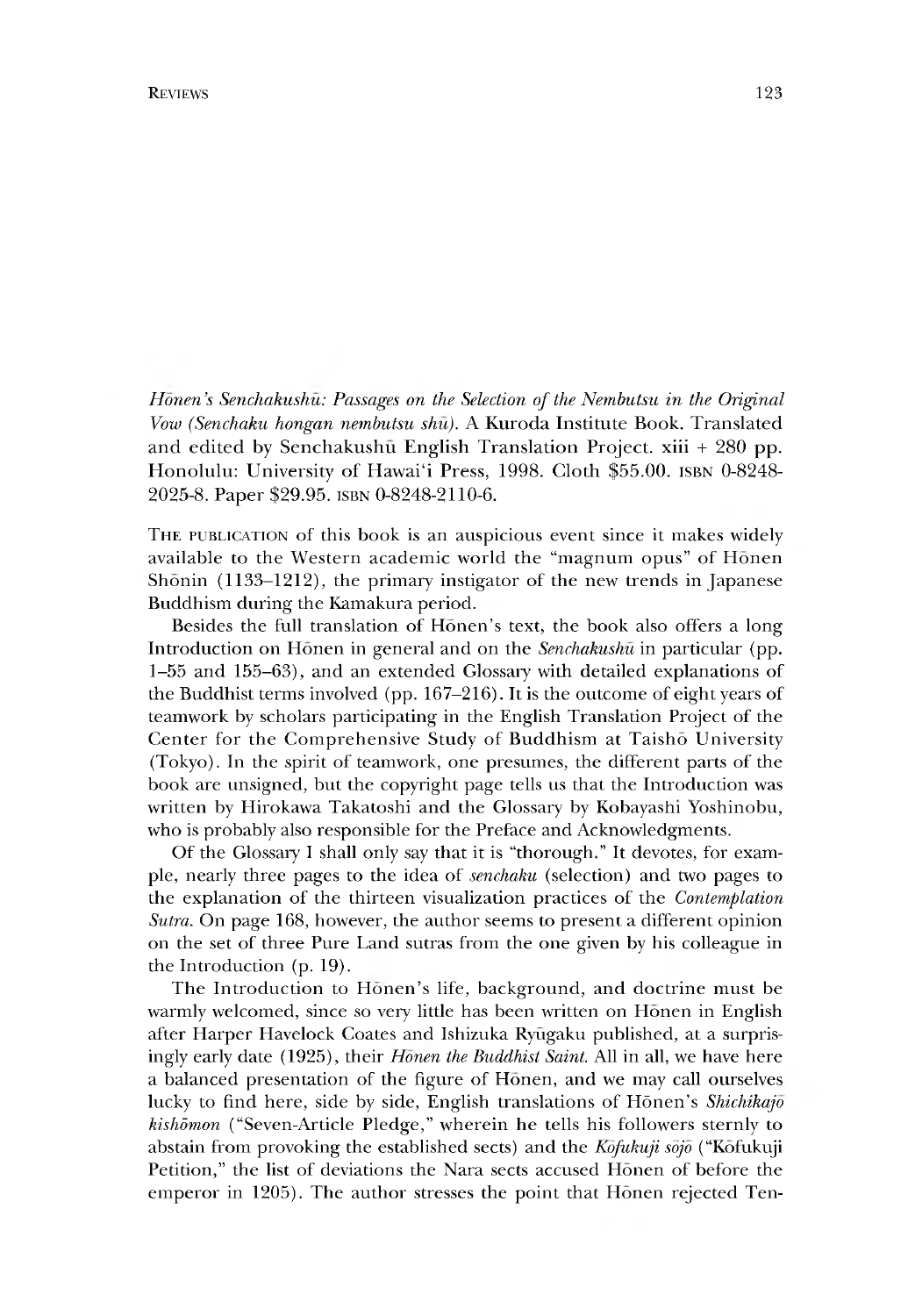dai's *hongaku* (innate enlightenment) doctrine (pp. 14–15), and presents the thesis that Hōnen's initial rejection of the traditional Buddhist practices leads finally to a re-appropriation of these practices on another level (as "practices encouraging the *nenbutsu')* (pp. 35-44).

Next, a word on the translation. As is acknowledged in the Preface, the translation presented here is based on an initial translation by the Pure Land nun Kondo Tesshō (who, by the way, appears as a "he" in the List of Contributors on p. 267, presumably as a preparation for her entrance into the Pure Land) together with Morris Augustine, professor at Kansai University, which they started in 1977 and published in six installments in *The Pure Land* (journal) between 1983 and 1987. From 1987 onwards, this translation was then patiently checked and revised by the aforesaid team of scholars. Still, as far as I can judge by a short comparative check, the revision mostly limits itself to some "plastic surgery." For example, the title of chapter one was restored to its original form and, on page 62, a reference, overlooked by the original translators, was inserted. The English was also improved in places: on page 64, for example, the two ways of interpretation are now called "analysis and summation" instead of the original "the 'divided' and the 'merged'."

The translation can be said to be sufficiently true to the original to serve as a work instrument for further study on the text, but the same check has revealed that it is not flawless and that the infelicities of the original translation have mostly been lett in place. So, for example, on page 60 the nonsensical passage *"the gvod results stemming from deluded thinking,* which corrupt..." is preserved as a translation of *tendo no zenka* (顛到の善果). Nakamura Hajime's *Bukkyogo aaijiten,* p. 991 however, intimates that this phrase could be translated as "good results turned bad by attachment to them." Page 63 has "Hence the name right practice" (again unchanged from the original translation). This "hence" is not to be found in the original and, as a conclusion, the sentence is a non sequitur. A few lines further down the translation reads "rewards in that land." This is a correct literal translation, but as there has been no mention of a land in the preceding sentences, the insertion here of "[the Pure Land]" for the English reader would be appropriate.

The book further provides a practical list of Japanese and Chinese proper names, with Chinese characters, a bibliography, and an adequate index. The bibliography is rather extensive (pp. 217-30 and pp. 239-66), covering publications both in English and in Japanese. It is, of course, useful, but there is still room for improvement. Under the heading, "English Translations of Pure Land Sutras," Luis O. Gomez's translation of the two Sukhavativyuha sutras *(Land of Bliss,* University of Hawai'i Press, 1996) is not mentioned, and Hisao Inagaki's *The Three Pure Land Sutras* is found under the next heading, "Western Language Sources," instead of under "English Translations of Pure Land Sūtras." "Western Language Sources," by the way, is a misnomer, since under it one finds exclusively works in English. The most thorough Western study of Honen (to the best of my knowledge)—Christoph Kleine's *Honen's Buddhismus des Reinen Landes* (Peter Lang, 1996)—is thereby omitted. I also missed Julian Pas's book on *Shan-tao: Visions of Sukhavaft* (SUNY Press, 1995). But, most surprising of all, the above-mentioned early work by Coates and